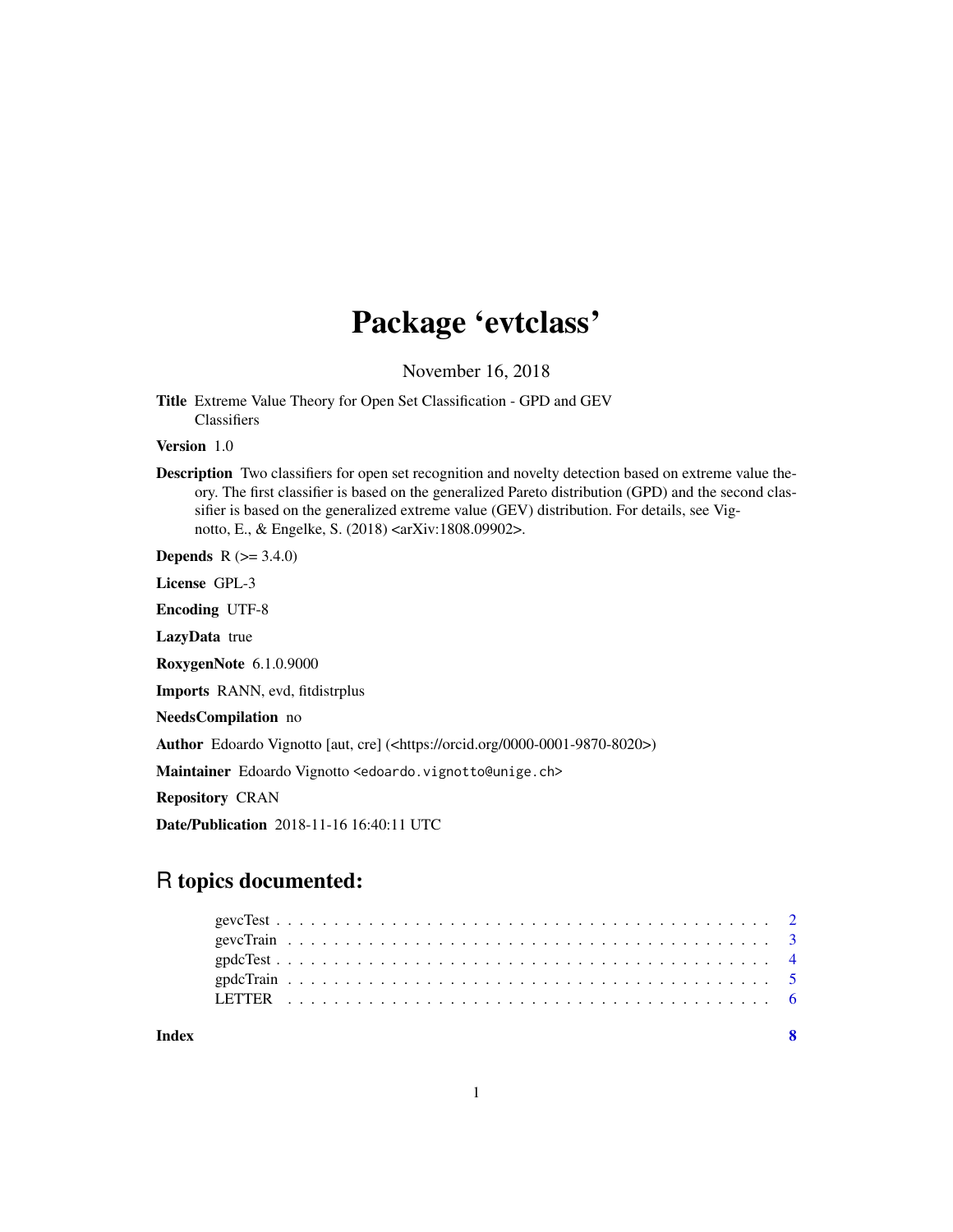<span id="page-1-1"></span><span id="page-1-0"></span>

#### Description

This function is used to evaluate a test set for a pre-trained GEV classifier. It can be used to perform open set classification based on the generalized Pareto distribution.

#### Usage

gevcTest(train, test, pre, prob = TRUE, alpha)

#### Arguments

| train | a data matrix containing the train data. Class labels should not be included. |
|-------|-------------------------------------------------------------------------------|
| test  | a data matrix containing the test data.                                       |
| pre   | a numeric vector of parameters obtained with the function gevel rain.         |
| prob  | logical indicating whether p-values should be returned.                       |
| alpha | threshold to be used if prob is equal to FALSE. It must be between 0 and 1.   |

#### Details

For details on the method and parameters see Vignotto and Engelke (2018).

#### Value

If prob is equal to TRUE, a vector containing the p-values for each point is returned. A high p-value results in the classification of the corresponding test data as a known point, since this hypothesis cannot be rejected. If the p-value is small, the corresponding test data is classified as an unknown point. If prob is equal to TRUE, a vector of predicted values is returned.

#### Author(s)

Edoardo Vignotto <edoardo.vignotto@unige.ch>

#### References

Vignotto, E., & Engelke, S. (2018). Extreme Value Theory for Open Set Classification-GPD and GEV Classifiers. *arXiv preprint arXiv:1808.09902*.

#### See Also

[gevcTrain](#page-2-1)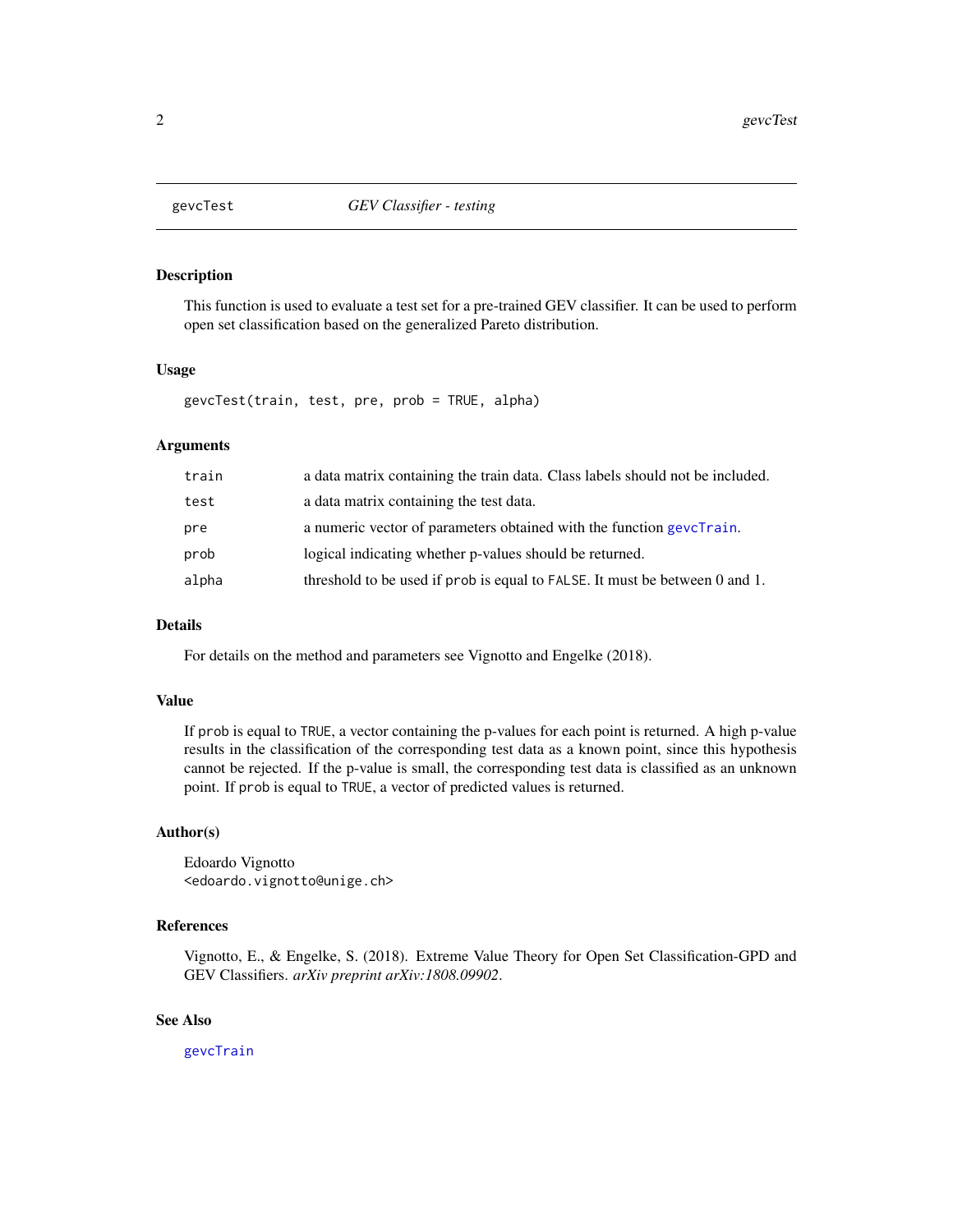#### <span id="page-2-0"></span>gevcTrain 3

#### Examples

```
trainset <- LETTER[1:15000,]
testset <- LETTER[-(1:15000), -1]
knowns <- trainset[trainset$class==1, -1]
gevClassifier <- gevcTrain(train = knowns)
predicted <- gevcTest(train = knowns, test = testset, pre = gevClassifier)
```
#### <span id="page-2-1"></span>gevcTrain *GEV Classifier - training*

#### Description

This function is used to train a GEV classifier. It can be used to perform open set classification based on the generalized extreme value distribution.

#### Usage

```
gevcTrain(train)
```
#### Arguments

train a data matrix containing the train data. Class labels should not be included.

#### **Details**

For details on the method and parameters see Vignotto and Engelke (2018).

#### Value

A numeric vector of two elements containing the estimated parameters of the fitted reversed Weibull.

#### Note

Data are not scaled internally; any preprocessing has to be done externally.

#### Author(s)

Edoardo Vignotto <edoardo.vignotto@unige.ch>

#### References

Vignotto, E., & Engelke, S. (2018). Extreme Value Theory for Open Set Classification - GPD and GEV Classifiers. *arXiv preprint arXiv:1808.09902*.

#### See Also

[gevcTest](#page-1-1)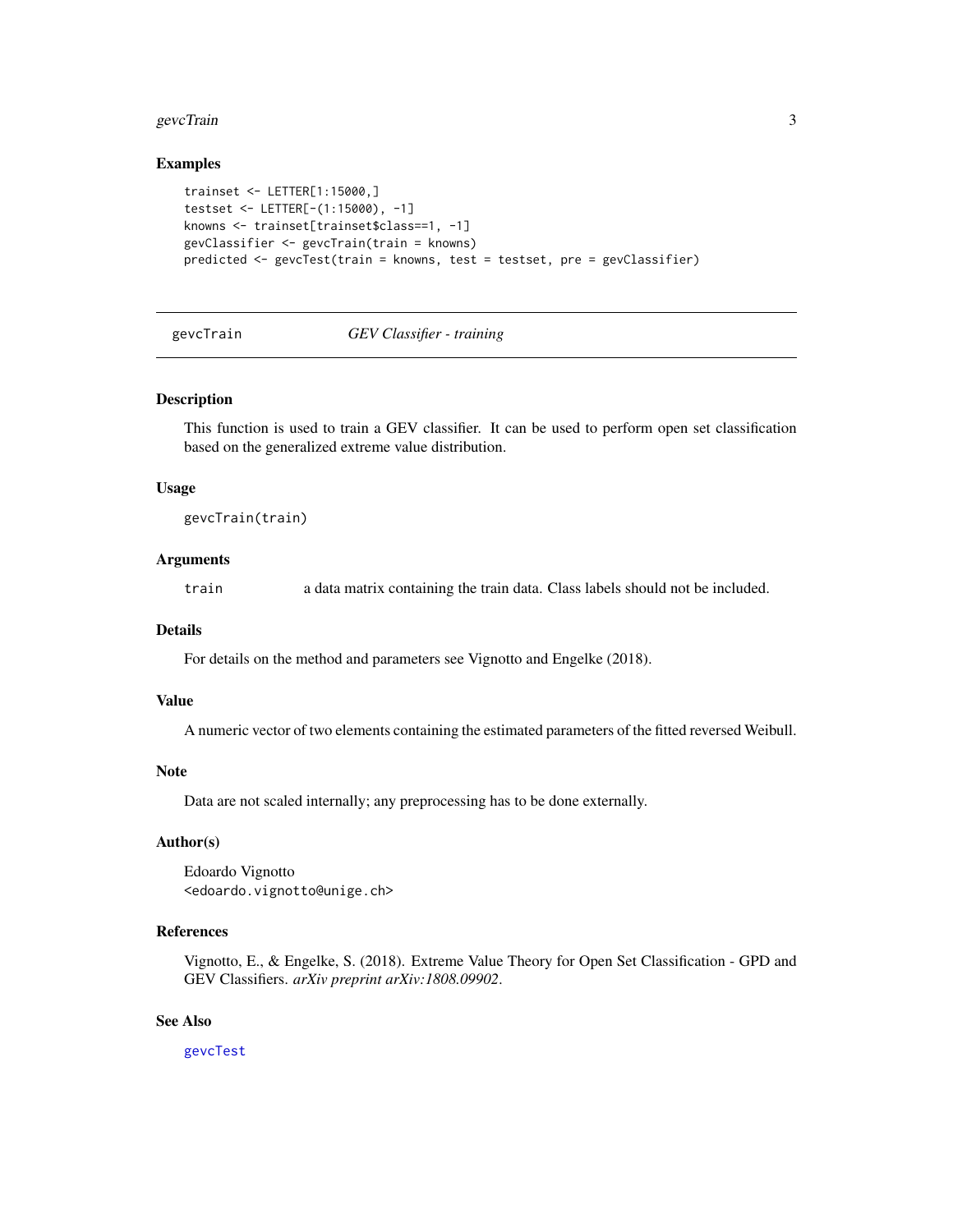#### Examples

```
trainset <- LETTER[1:15000,]
knowns <- trainset[trainset$class==1, -1]
gevClassifier <- gevcTrain(train = knowns)
```
#### <span id="page-3-1"></span>gpdcTest *GPD Classifier - testing*

#### Description

This function is used to evaluate a test set for a pre-trained GPD classifier. It can be used to perform open set classification based on the generalized Pareto distribution.

#### Usage

 $gpdcTest(train, test, pre, prob = TRUE, alpha = 0.01)$ 

#### **Arguments**

| train | data matrix containing the train data. Class labels should not be included. |
|-------|-----------------------------------------------------------------------------|
| test  | a data matrix containing the test data.                                     |
| pre   | a list obtained with the function gpdcTrain.                                |
| prob  | logical indicating whether p-values should be returned.                     |
| alpha | threshold to be used if prob is equal to FALSE. It must be between 0 and 1. |

#### Details

For details on the method and parameters see Vignotto and Engelke (2018).

#### Value

If prob is equal to TRUE, a vector containing the p-values for each point is returned. A high p-value results in the classification of the corresponding test data as a known point, since this hypothesis cannot be rejected. If the p-value is small, the corresponding test data is classified as an unknown point. If prob is equal to TRUE, a vector of predicted values is returned.

#### Author(s)

Edoardo Vignotto <edoardo.vignotto@unige.ch>

#### References

Vignotto, E., & Engelke, S. (2018). Extreme Value Theory for Open Set Classification-GPD and GEV Classifiers. *arXiv preprint arXiv:1808.09902*.

<span id="page-3-0"></span>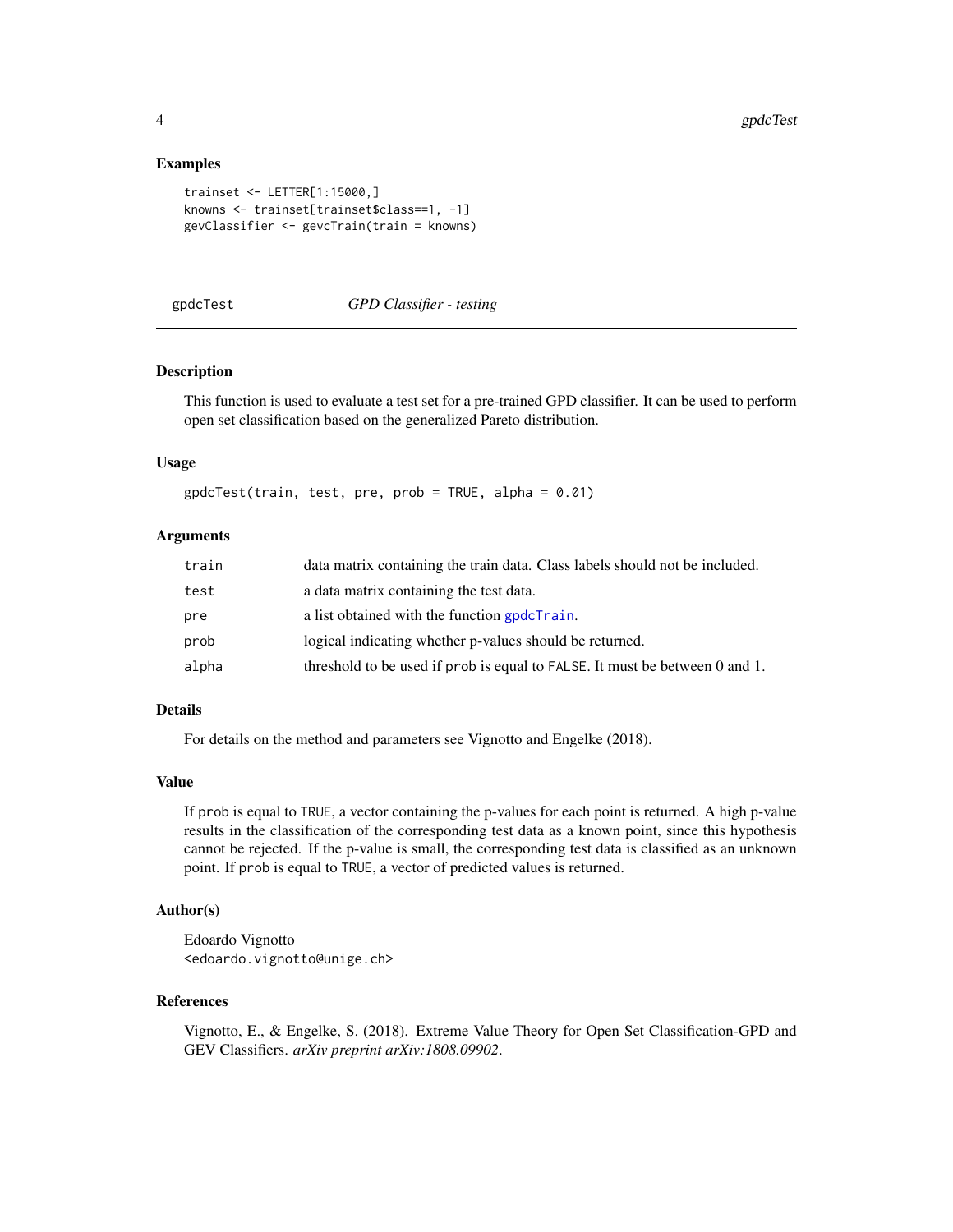#### <span id="page-4-0"></span>gpdcTrain 55 September 2014 1996 September 2014 1997 September 2014 1997 September 2014 1997 September 2014 19

#### See Also

[gpdcTrain](#page-4-1)

#### Examples

```
trainset <- LETTER[1:15000,]
testset <- LETTER[-(1:15000), -1]
knowns <- trainset[trainset$class==1, -1]
gpdClassifier < -gpdCTrain(train = knows, k = 10)predicted <- gpdcTest(train = knowns, test = testset, pre = gpdClassifier)
```
<span id="page-4-1"></span>

#### gpdcTrain *GPD Classifier - training*

#### Description

This function is used to train a GPD classifier. It can be used to perform open set classification based on the generalized Pareto distribution.

#### Usage

gpdcTrain(train, k)

#### Arguments

| train | a data matrix containing the train data. Class labels should not be included. |
|-------|-------------------------------------------------------------------------------|
|       | the number of upper order statistics to be used.                              |

#### Details

For details on the method and parameters see Vignotto and Engelke (2018).

#### Value

A list of three elements.

| pshapes | the estimated rescaled shape parameters for each point in the training dataset. |
|---------|---------------------------------------------------------------------------------|
| balls   | the estimated radius for each point in the training dataset.                    |
| k       | the number of upper order statistics used.                                      |

#### Note

Data are not scaled internally; any preprocessing has to be done externally.

#### Author(s)

Edoardo Vignotto <edoardo.vignotto@unige.ch>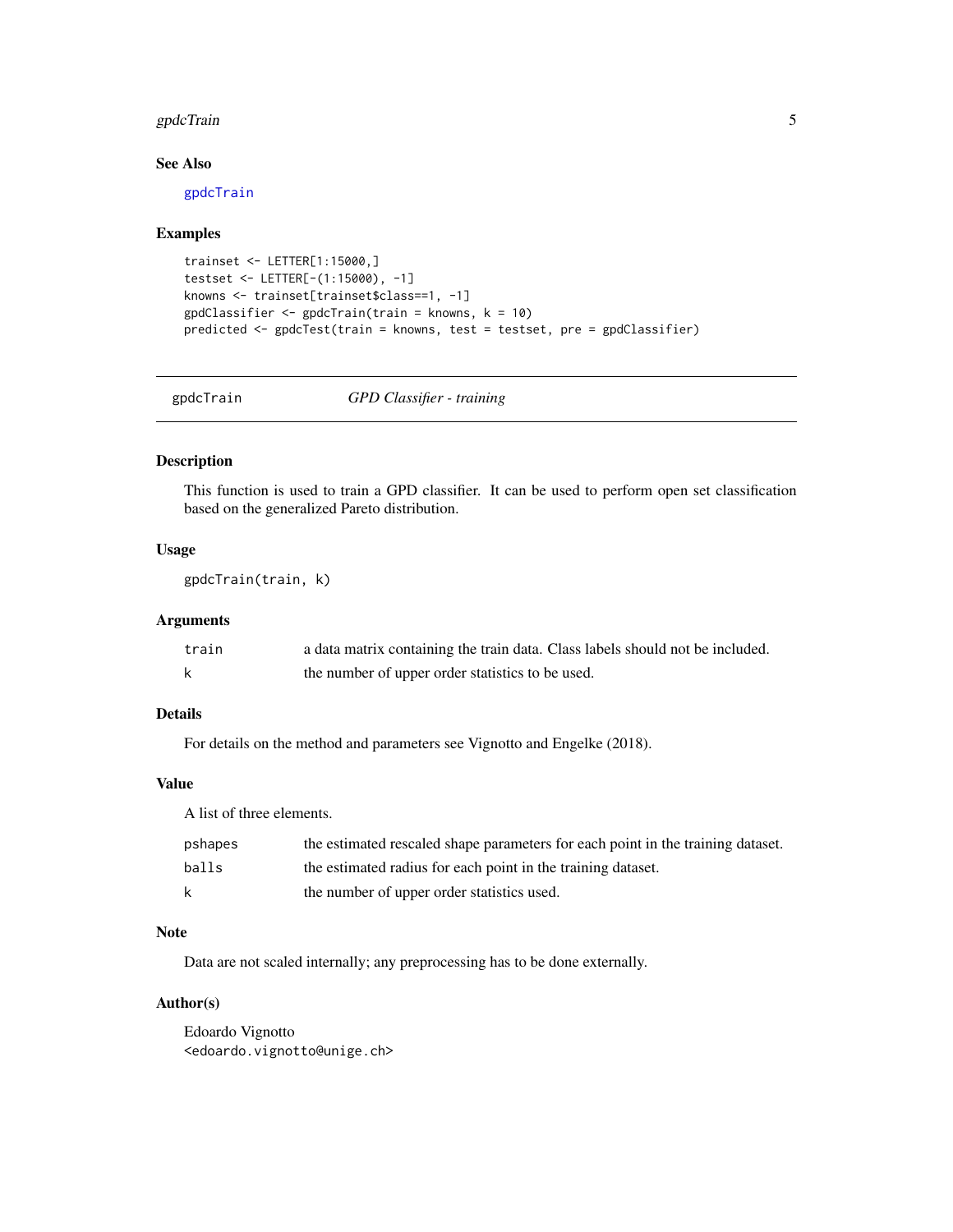#### <span id="page-5-0"></span>References

Vignotto, E., & Engelke, S. (2018). Extreme Value Theory for Open Set Classification-GPD and GEV Classifiers. *arXiv preprint arXiv:1808.09902*.

#### See Also

#### [gpdcTest](#page-3-1)

#### Examples

```
trainset <- LETTER[1:15000,]
knowns <- trainset[trainset$class==1, -1]
gpdClassifier <- gpdcTrain(train = knowns, k = 10)
```
LETTER *Database of character image features.*

#### Description

A dataset containing 16 features extracted from 20000 handwritten characters.

#### Usage

LETTER

#### Format

A data frame with 20000 rows and 17 variables:

class class labels

- V1 first extracted feature
- V2 second extracted feature
- V3 third extracted feature
- V4 4th extracted feature
- V5 5th extracted feature
- V6 6th extracted feature
- V7 7th extracted feature
- V8 8th extracted feature
- V9 9th extracted feature
- V10 10th extracted feature
- V11 11th extracted feature
- V12 12th extracted feature
- V13 13th extracted feature
- V14 14th extracted feature
- V15 15th extracted feature
- V16 16th extracted feature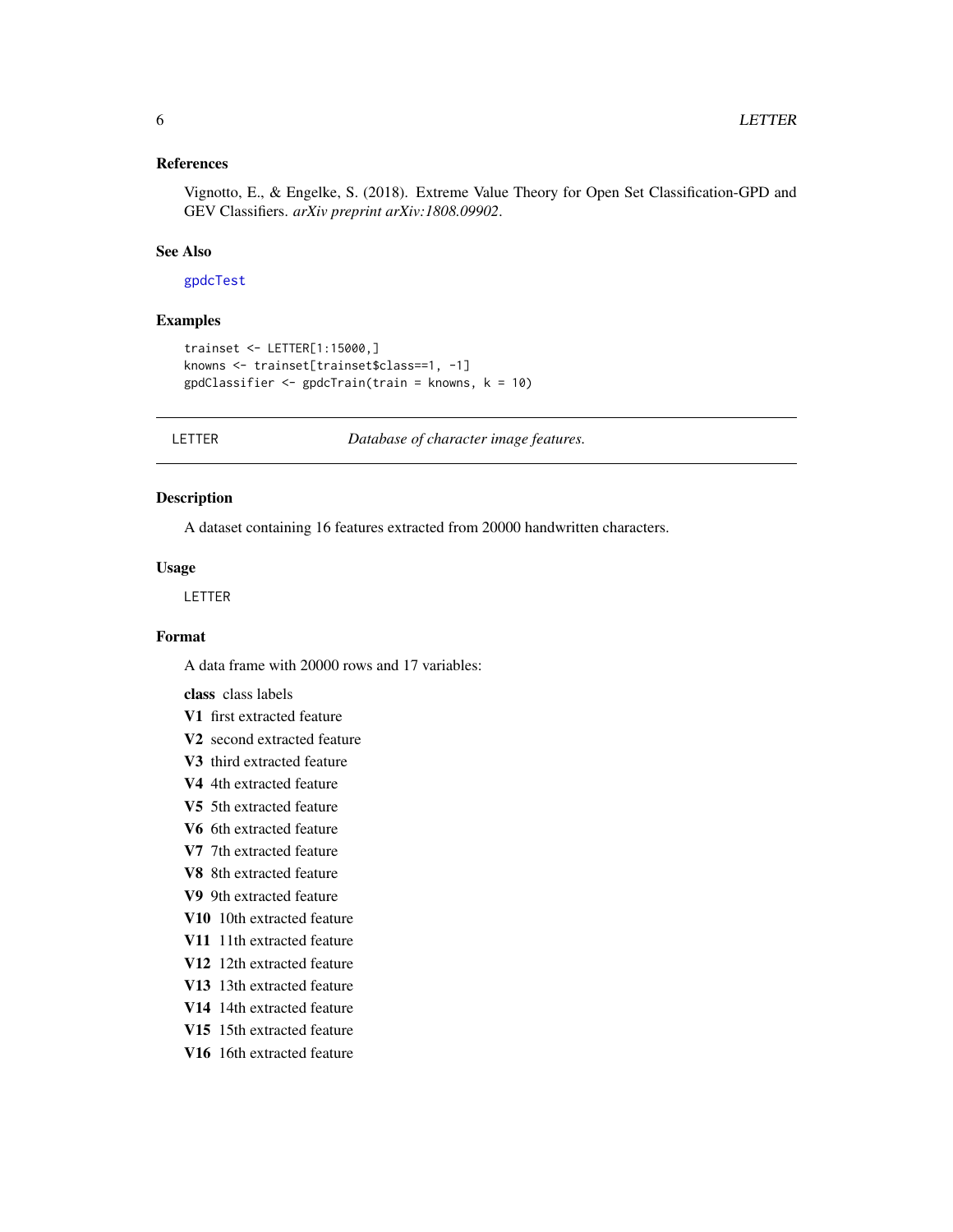#### LETTER 7

### Source

<https://archive.ics.uci.edu/ml/datasets/letter+recognition/>